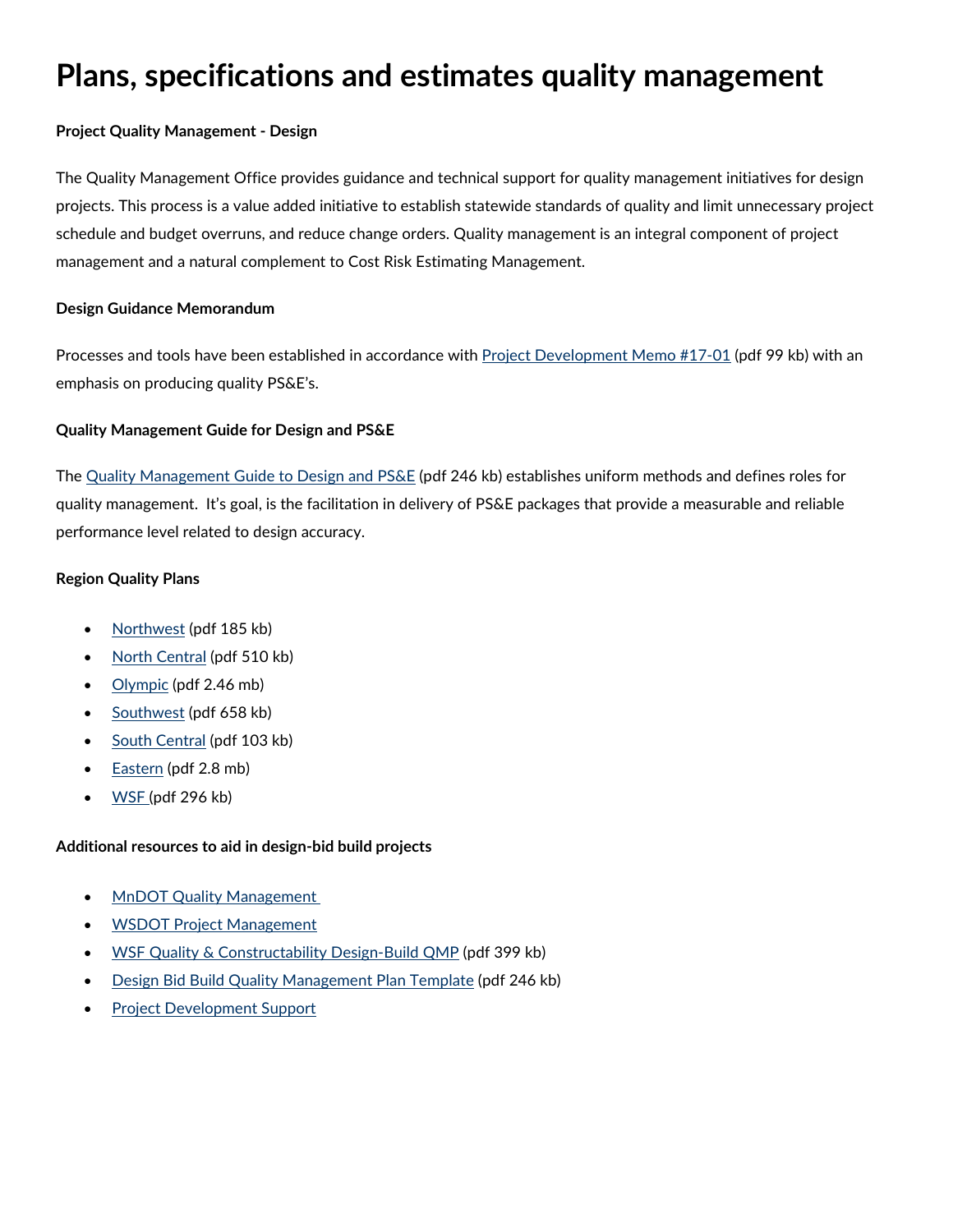# **Design - Project Development - Quality plan tools for design-bid build projects**

Quality plan tools provide guidance and technical support for design-bid-build PS&E quality management. The guidance provided here supports documentation to enhance quality management initiatives for project activities within the designbid-build environment.



The BQP's in the BQP library are living tools that will be updated over time to reflect lessons learned, as a way to keep mistakes from propagating. The BQP library is in no way meant to replace quality tools or processes currently used by regions or offices. It is meant to augment them.

## **[PS&E Preparation and Review](https://wsdot.wa.gov/engineering-standards/design-topics/design-tools-and-support)**

See tools and resources to assist in the preparation and review of plans, specifications and estimates.

**[Estimating/Risk Analysis & Design Project Development Training Resources](https://wsdot.wa.gov/engineering-standards/project-management-training/project-management)**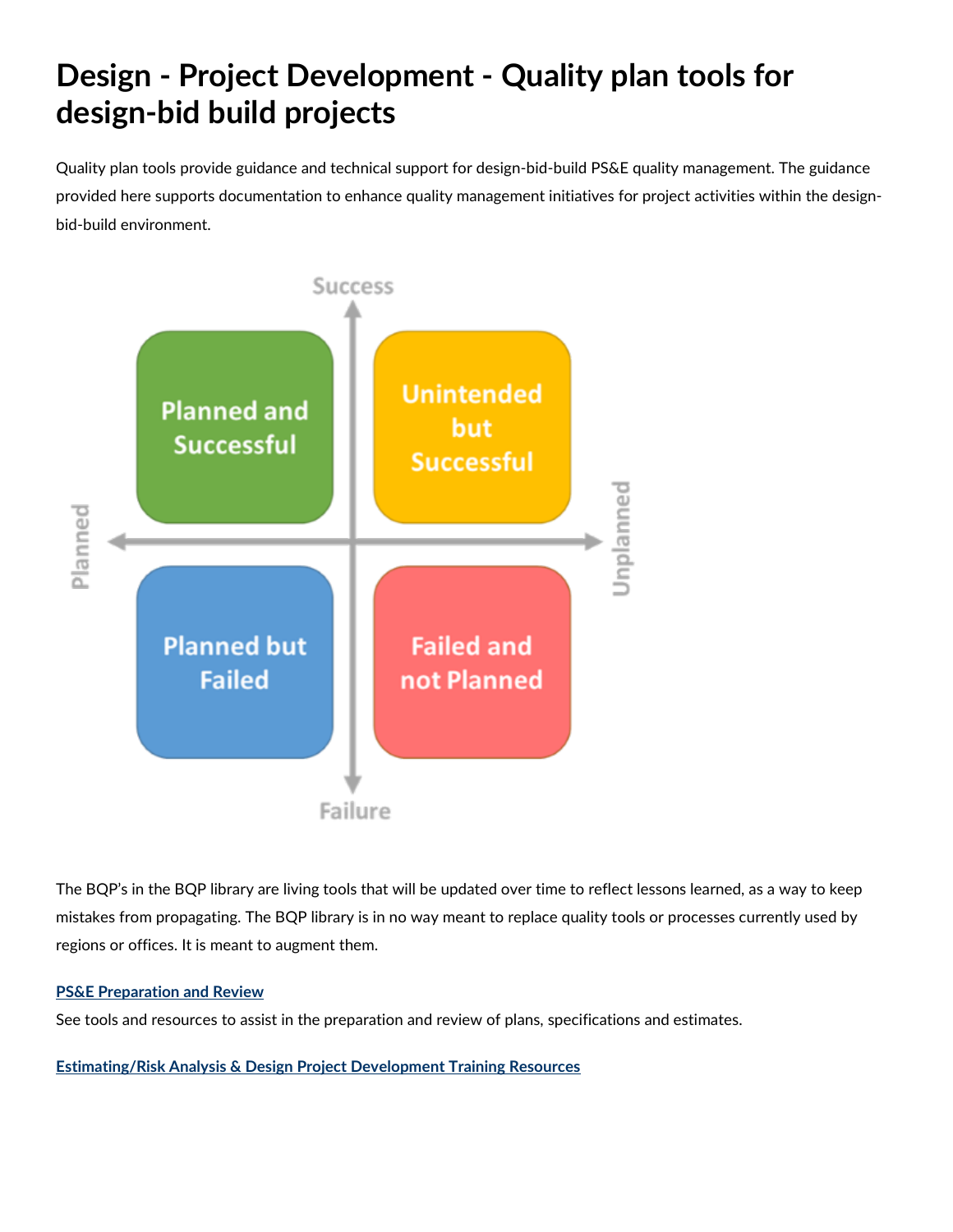### **Quality Management Plan Examples**

Included here are some example Quality Management Plans to use for reference in development of your specific quality plans.

- [30% Quality Review](https://wsdot.wa.gov/publications/fulltext/ProjectDev/PSEProgram/30-Quality-Review.docx) (docx 28 kb)
- [60% Quality Review](https://wsdot.wa.gov/publications/fulltext/ProjectDev/PSEProgram/60-Quality-Review.docx) (docx 26 kb)
- [90% Quality Review](https://wsdot.wa.gov/publications/fulltext/ProjectDev/PSEProgram/90-Quality-Review.docx) (docx 23 kb)
- [Puget Sound Gateway Quality Management Plan](https://wsdot.wa.gov/publications/fulltext/ProjectDev/PSEProgram/Puget-Sound-Gateway-QM-Plan.docx) (docx 690 mb)
- [Region PS&E Quality Management Plan template](https://wsdot.wa.gov/publications/fulltext/ProjectDev/PSEProgram/Region-Quality-Management-Plan.docx) (docx 115 kb)

## **Quality Management Tools and Templates**

[Plans Quality Management Template](https://wsdot.wa.gov/publications/fulltext/ProjectDev/PSEProgram/ProjectQualityManagementTemplate.xlsm) (xlsm 1 mb)

## **Materials Cost Trend**

There are many factors that affect project construction cost, the data shown here reflects only recent history. When estimating the cost of work in a project, keep in mind the specifics that may influence cost.

- Site conditions / Project Location
- Specialized work / Availability of Qualified Contractors
- Market Saturation / Other Local and Global Market Conditions
- Skilled Labor Availability

These are just a few things one needs to take into consideration.

- [Major Item Cost History](https://wsdot.wa.gov/publications/fulltext/ProjectDev/PSEProgram/Major-Item-Cost-History.xlsx) (xlsx 9.8 kb)
- [History of the cost for Binder, Fuel, Steel and Concrete](https://wsdot.wa.gov/publications/fulltext/ProjectDev/PSEProgram/Cost-For-Binder-Fuel-Steel-Conc.xlsx) (xlsx 11.2 kb)

### **News Articles Affecting Cost of Transportation Projects**

### **Design Analysis and Quality Newsletter**

Topics include information regarding project quality, estimating and materials cost trends value engineering and risk analysis.

- [Winter 2019](https://wsdot.wa.gov/publications/fulltext/ProjectDev/PSEProgram/Design-Analysis-Winter-2019-Newsletter.pdf) (pdf 360 kb)
- $\bullet$  [Fall 2018](https://wsdot.wa.gov/publications/fulltext/ProjectDev/PSEProgram/Design-Analysis-Fall-2018-Newsletter.pdf) (pdf 360 kb)

New AASHTO Director Jim Tymon Outlines [Goals for 2019](https://www.ttnews.com/articles/new-aashto-director-jim-tymon-outlines-goals-2019)

The Disruption of Transportation and the Collapse of the Internal-Combustion Vehicle and Oil Industries - Rethinking [Transportation 2020-2030](https://wsdot.wa.gov/publications/fulltext/ProjectDev/PSEProgram/Disruption-of-Transportation.pdf) (pdf 15.62 mb)